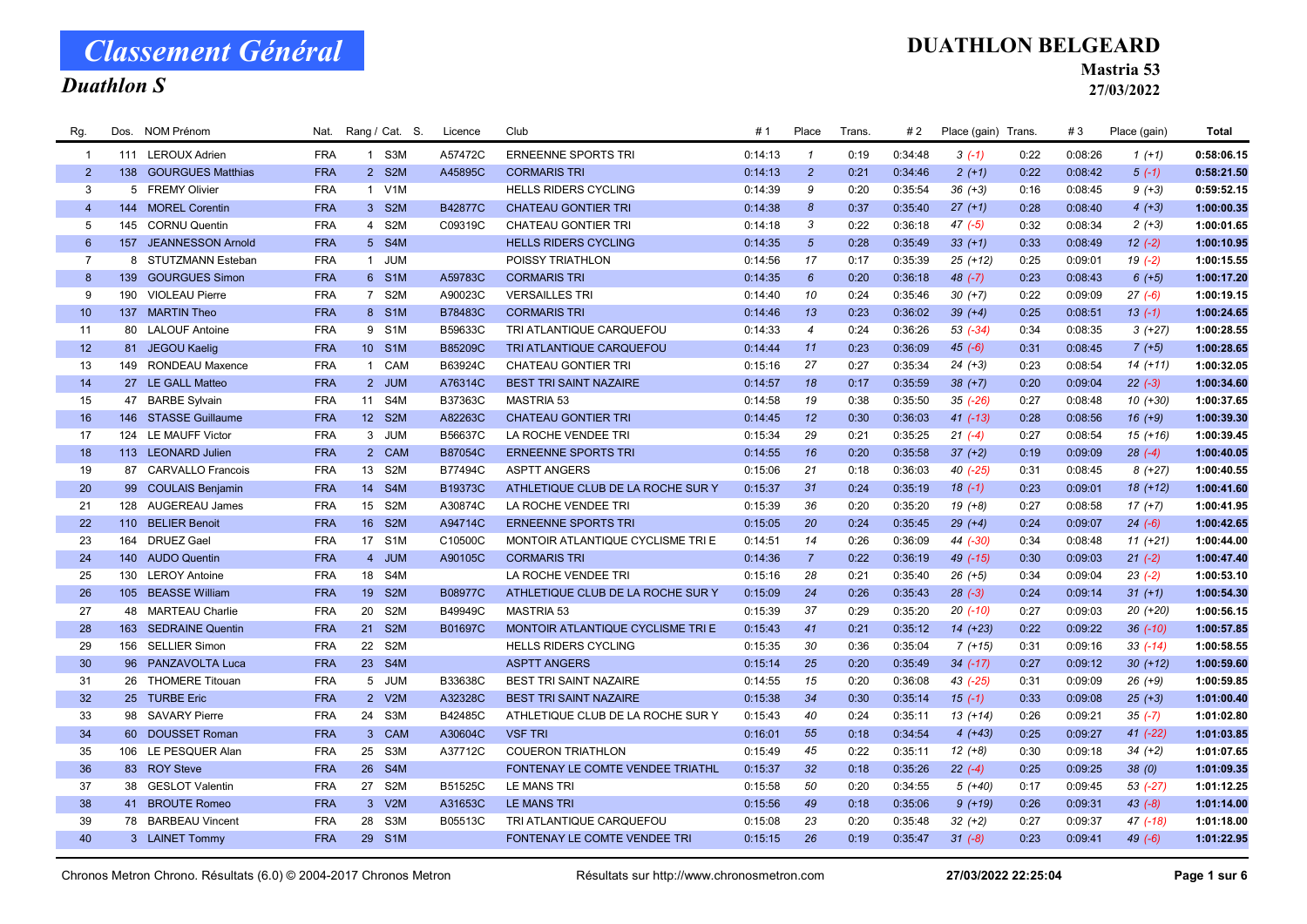## Duathlon S

#### DUATHLON BELGEARD

Mastria 53

| Rg. |     | Dos. NOM Prénom              | Nat.       |                 | Rang / Cat. S.   | Licence | Club                              | #1      | Place | <b>Trans</b> | #2      | Place (gain) Trans. |      | #3      | Place (gain) | <b>Total</b> |
|-----|-----|------------------------------|------------|-----------------|------------------|---------|-----------------------------------|---------|-------|--------------|---------|---------------------|------|---------|--------------|--------------|
| 41  |     | 22 MARIA Tom                 | <b>FRA</b> |                 | 6 JUM            | B35436C | <b>BEST TRI SAINT NAZAIRE</b>     | 0:16:03 | 62    | 0:28         | 0:34:44 | $1(+43)$            | 0:24 | 0:09:47 | $56$ $(-22)$ | 1:01:24.35   |
| 42  |     | 199 MAHE Regis               | <b>FRA</b> | 30 <sup>°</sup> | S4M              | A30636L | <b>LAVAL TRI CLUB</b>             | 0:15:59 | 51    | 0:23         | 0:34:58 | $6(+22)$            | 0:25 | 0:09:49 | $59$ $(-13)$ | 1:01:31.45   |
| 43  |     | 40 ROSSIGNEUL Clement        | <b>FRA</b> | 31              | S <sub>2</sub> M | B73562C | <b>LE MANS TRI</b>                | 0:15:42 | 39    | 0:23         | 0:35:17 | 16(0)               | 0:31 | 0:09:53 | $64 (-4)$    | 1:01:44.05   |
| 44  |     | 11 BRAULT Jeremy             | <b>FRA</b> | 32              | S4M              | B29990C | <b>SABLE TRI</b>                  | 0:15:44 | 42    | 0:37         | 0:35:04 | $8(-1)$             | 0:40 | 0:09:50 | $60(-1)$     | 1:01:51.85   |
| 45  |     | 213 LE GALL Simon            | <b>FRA</b> | $\overline{4}$  | CAM              | A76312C | PAYS D AURAY TRI                  | 0:15:38 | 35    | 0:23         | 0:35:19 | $17(+4)$            | 0:32 | 0:10:06 | $70(-14)$    | 1:01:55.15   |
| 46  |     | 142 POTIRON Jules            | <b>FRA</b> | 33              | S <sub>1</sub> M |         | <b>CORMARIS TRI</b>               | 0:15:44 | 43    | 0:32         | 0:35:07 | $10(+2)$            | 1:00 | 0:09:53 | $65 (-5)$    | 1:02:13.35   |
| 47  |     | 24 GUILLOU Youhan            | <b>FRA</b> |                 | 7 JUM            | B26763C | <b>BEST TRI SAINT NAZAIRE</b>     | 0:15:38 | 33    | 0:29         | 0:35:10 | $11 (+13)$          | 0:22 | 0:10:47 | 102 (-27)    | 1:02:22.45   |
| 48  |     | 125 SUTTER Loic              | <b>FRA</b> |                 | 8 JUM            | A66868C | LA ROCHE VENDEE TRI               | 0:16:17 | 71    | 0:18         | 0:36:34 | 59 (+23)            | 0:21 | 0:09:36 | 46 (0)       | 1:03:05.00   |
| 49  |     | 212 LETORT Fabien            | <b>FRA</b> |                 | 4 V1M            | A34799C | <b>SAINT GREGOIRE TRI</b>         | 0:16:02 | 58    | 0:30         | 0:36:51 | $75$ $(-10)$        | 0:32 | 0:09:15 | $32 (+19)$   | 1:03:07.75   |
| 50  |     | 160 DUREY Kevin              | <b>FRA</b> | 34              | S3M              | A44596C | MONTOIR ATLANTIQUE CYCLISME TRI E | 0:15:51 | 47    | 0:26         | 0:36:57 | $82(-3)$            | 0:26 | 0:09:32 | 44 (0)       | 1:03:09.40   |
| 51  |     | 173 FOULON Romain            | <b>FRA</b> | 35 <sub>o</sub> | S <sub>3</sub> M |         |                                   | 0:15:52 | 48    | 0:31         | 0:36:54 | $79$ $(-10)$        | 0:28 | 0:09:27 | $40 (+7)$    | 1:03:09.95   |
| 52  |     | 95 BOUVET Romain             | <b>FRA</b> | 36              | S <sub>2</sub> M |         | <b>ASPTT ANGERS</b>               | 0:16:04 | 64    | 0:23         | 0:36:55 | $80(-3)$            | 0:27 | 0:09:27 | $42 (+15)$   | 1:03:14.00   |
| 53  |     | 37 COTINEAU Charles          | <b>FRA</b> |                 | 5 V2M            | C09270L | <b>LE MANS TRI</b>                | 0:15:59 | 52    | 0:38         | 0:36:50 | $72$ $(-18)$        | 0:35 | 0:09:26 | $39 (+17)$   | 1:03:25.35   |
| 54  |     | 114 POUPINEAU Pierre         | <b>FRA</b> | 37              | S <sub>3</sub> M |         | <b>ERNEENNE SPORTS TRI</b>        | 0:16:02 | 57    | 0:31         | 0:36:44 | $69 (+2)$           | 0:32 | 0:09:41 | $50 (+1)$    | 1:03:28.35   |
| 55  |     | 126 TAIORE GRIMAUD Sebastien | <b>FRA</b> | 38              | S4M              | B03017C | LA ROCHE VENDEE TRI               | 0:16:19 | 72    | 0:27         | 0:36:30 | $56(+18)$           | 0:43 | 0:09:35 | $45(-1)$     | 1:03:32.45   |
| 56  |     | 148 TRIDON Benjamin          | <b>FRA</b> | 6               | V <sub>1</sub> M | A64101C | CHATEAU GONTIER TRI               | 0:16:03 | 60    | 0:31         | 0:36:44 | 68 (+4)             | 0:37 | 0:09:41 | 51(0)        | 1:03:33.30   |
| 57  |     | 43 MARTIN Sylvain            | <b>FRA</b> | 39              | S <sub>3</sub> M | B17139C | <b>MASTRIA 53</b>                 | 0:16:01 | 54    | 0:32         | 0:36:51 | 76 (-15)            | 0:23 | 0:09:50 | $61 (+12)$   | 1:03:35.05   |
| 58  |     | 69 GOUPIL Nicolas            | <b>FRA</b> |                 | 7 V1M            | A89358C | <b>LAVAL TRI CLUB</b>             | 0:16:03 | 59    | 0:27         | 0:36:50 | $73( -3)$           | 0:31 | 0:09:49 | $57 (+4)$    | 1:03:37.15   |
| 59  |     | 62 MONTES Mael               | <b>FRA</b> |                 | 9 JUM            | B38231C | <b>VSF TRI</b>                    | 0:16:02 | 56    | 0:21         | 0:36:59 | 84 (-10)            | 0:26 | 0:09:54 | $66 (+7)$    | 1:03:39.45   |
| 60  |     | 7 CHEMIN Pierre              | <b>FRA</b> | 10 <sup>1</sup> | <b>JUM</b>       |         | <b>BEST TRI SAINT NAZAIRE</b>     | 0:16:07 | 67    | 0:39         | 0:36:36 | $63 (+2)$           | 0:36 | 0:09:46 | $55(+5)$     | 1:03:41.40   |
| 61  |     | 82 CARCOUET Jules            | <b>FRA</b> | 11              | <b>JUM</b>       | B59879C | TRI ATLANTIQUE CARQUEFOU          | 0:16:44 | 87    | 0:20         | 0:36:14 | 46 (+30)            | 0:26 | 0:10:02 | $69 (-4)$    | 1:03:42.90   |
| 62  |     | 129 LEFEVRE Fabien           | <b>FRA</b> | 40              | S4M              | A32335C | LA ROCHE VENDEE TRI               | 0:16:26 | 77    | 0:25         | 0:36:23 | $51 (+26)$          | 0:25 | 0:10:09 | 79 (-11)     | 1:03:45.85   |
| 63  |     | 171 PENLOUP Jeremy           | <b>FRA</b> | 41              | S <sub>4</sub> M |         |                                   | 0:16:25 | 76    | 0:40         | 0:36:07 | 42 (+27)            | 0:28 | 0:10:09 | $80(-14)$    | 1:03:47.35   |
| 64  | 147 | <b>GERE Antoine</b>          | <b>FRA</b> | 42              | S3M              | B67546C | <b>CHATEAU GONTIER TRI</b>        | 0:15:47 | 44    | 0:35         | 0:36:59 | 83 (-20)            | 0:37 | 0:09:52 | 63 (0)       | 1:03:47.60   |
| 65  |     | 152 HOUSSIN Vincent          | <b>FRA</b> |                 | 8 V1M            | A78056C | <b>CHATEAU GONTIER TRI</b>        | 0:16:13 | 69    | 0:27         | 0:36:35 | $62 (+17)$          | 0:32 | 0:10:07 | $75$ $(-13)$ | 1:03:51.25   |
| 66  |     | 72 FOUCOIN Xavier            | <b>FRA</b> | 9               | V <sub>1</sub> M | A55272C | <b>LAVAL TRI CLUB</b>             | 0:16:05 | 65    | 0:20         | 0:36:54 | $78(+6)$            | 0:29 | 0:10:06 | $72(-7)$     | 1:03:51.45   |
| 67  |     | 94 LORCERY Alexandre         | <b>FRA</b> | 43              | S <sub>1</sub> M |         | <b>ASPTT ANGERS</b>               | 0:16:24 | 74    | 0:22         | 0:36:34 | $58(+11)$           | 0:30 | 0:10:06 | $73(-4)$     | 1:03:54.20   |
| 68  |     | 28 CORMIER Malo              | <b>FRA</b> |                 | 5 CAM            |         | BEST TRI SAINT NAZAIRE            | 0:16:21 | 73    | 0:19         | 0:37:26 | $92 (-6)$           | 0:27 | 0:09:25 | $37 (+11)$   | 1:03:54.85   |
| 69  |     | 97 AUCOUTURIER Tom           | <b>FRA</b> | 44              | S <sub>1</sub> M |         | <b>ASPTT ANGERS</b>               | 0:16:03 | 61    | 0:24         | 0:36:52 | 77(0)               | 0:30 | 0:10:10 | $81 (-8)$    | 1:03:57.20   |
| 70  |     | 23 RIPOCHE Briag             | <b>FRA</b> | 12 <sup>2</sup> | JUM              | B91150C | <b>BEST TRI SAINT NAZAIRE</b>     | 0:16:04 | 63    | 0:24         | 0:36:51 | $74 (+3)$           | 0:42 | 0:10:09 | 77 (-10)     | 1:04:06.70   |
| 71  |     | 88 HALARD Aurelien           | <b>FRA</b> | 10 <sup>1</sup> | V1M              | A75617C | <b>ASPTT ANGERS</b>               | 0:16:05 | 66    | 0:23         | 0:37:39 | 94 (-15)            | 0:30 | 0:09:44 | $52 (+10)$   | 1:04:17.20   |
| 72  |     | 77 PERTRON Simon             | <b>FRA</b> | 45              | S3M              |         | <b>LAVAL TRI CLUB</b>             | 0:16:42 | 84    | 0:25         | 0:37:00 | $86 (+1)$           | 0:27 | 0:09:51 | $62 (+11)$   | 1:04:22.80   |
| 73  |     | 188 BARBIER Thierry          | <b>FRA</b> |                 | 11 V5M           | B35135C | TRI CLUB ST QUENTIN EN YVEL       | 0:17:06 | 100   | 0:33         | 0:36:23 | $50(+26)$           | 0:31 | 0:09:56 | $67 (+1)$    | 1:04:26.00   |
| 74  |     | 2 GEROME Benjamin            | <b>FRA</b> | 46              | S <sub>3</sub> M |         | FONTENAY LE COMTE VENDEE TRI      | 0:16:51 | 90    | 0:25         | 0:36:45 | $70(+18)$           | 0:23 | 0:10:07 | $74 (-2)$    | 1:04:27.95   |
| 75  |     | 200 GUILLOTEAU Mickael       | <b>FRA</b> | 12 <sup>2</sup> | V2M              | A31139C | <b>SEGRE ESSHA TRI</b>            | 0:17:08 | 103   | 0:29         | 0:36:24 | $52 (+32)$          | 0:30 | 0:10:06 | $71(-4)$     | 1:04:33.65   |
| 76  |     | 122 VASSE Victor             | <b>FRA</b> | 47              | S <sub>2</sub> M | B52510C | TRI CLUB CLISSONNAIS              | 0:16:16 | 70    | 0:32         | 0:36:28 | 54 (+17)            | 0:39 | 0:10:43 | 100 (-23)    | 1:04:36.00   |
| 77  |     | 154 MARIDET Olivier          | <b>FRA</b> | 13 <sup>°</sup> | V2M              |         | <b>LA FLECHE TRI</b>              | 0:16:46 | 89    | 0:35         | 0:36:40 | $64$ $(+16)$        | 0:31 | 0:10:13 | $83(-4)$     | 1:04:42.35   |
| 78  |     | 123 HERVY David              | <b>FRA</b> | 14              | V1M              |         | TRI CLUB CLISSONNAIS              | 0:16:44 | 86    | 0:36         | 0:36:42 | 67 (+10)            | 0:33 | 0:10:16 | $85 (-2)$    | 1:04:48.20   |
| 79  |     | 49 DELPORTE Julien           | <b>FRA</b> | 15 <sub>1</sub> | V1M              | A97508C | <b>MASTRIA 53</b>                 | 0:16:56 | 94    | 0:26         | 0:36:42 | 66 (+16)            | 0:30 | 0:10:22 | $92 (-1)$    | 1:04:54.20   |
| 80  |     | 159 STEPHAN Regis            | <b>FRA</b> | 16              | V1M              | B05686C | MONTOIR ATLANTIQUE CYCLISME TRI E | 0:17:12 | 104   | 0:23         | 0:36:28 | 55 (+27)            | 0:26 | 0:10:36 | $96(-3)$     | 1:05:03.15   |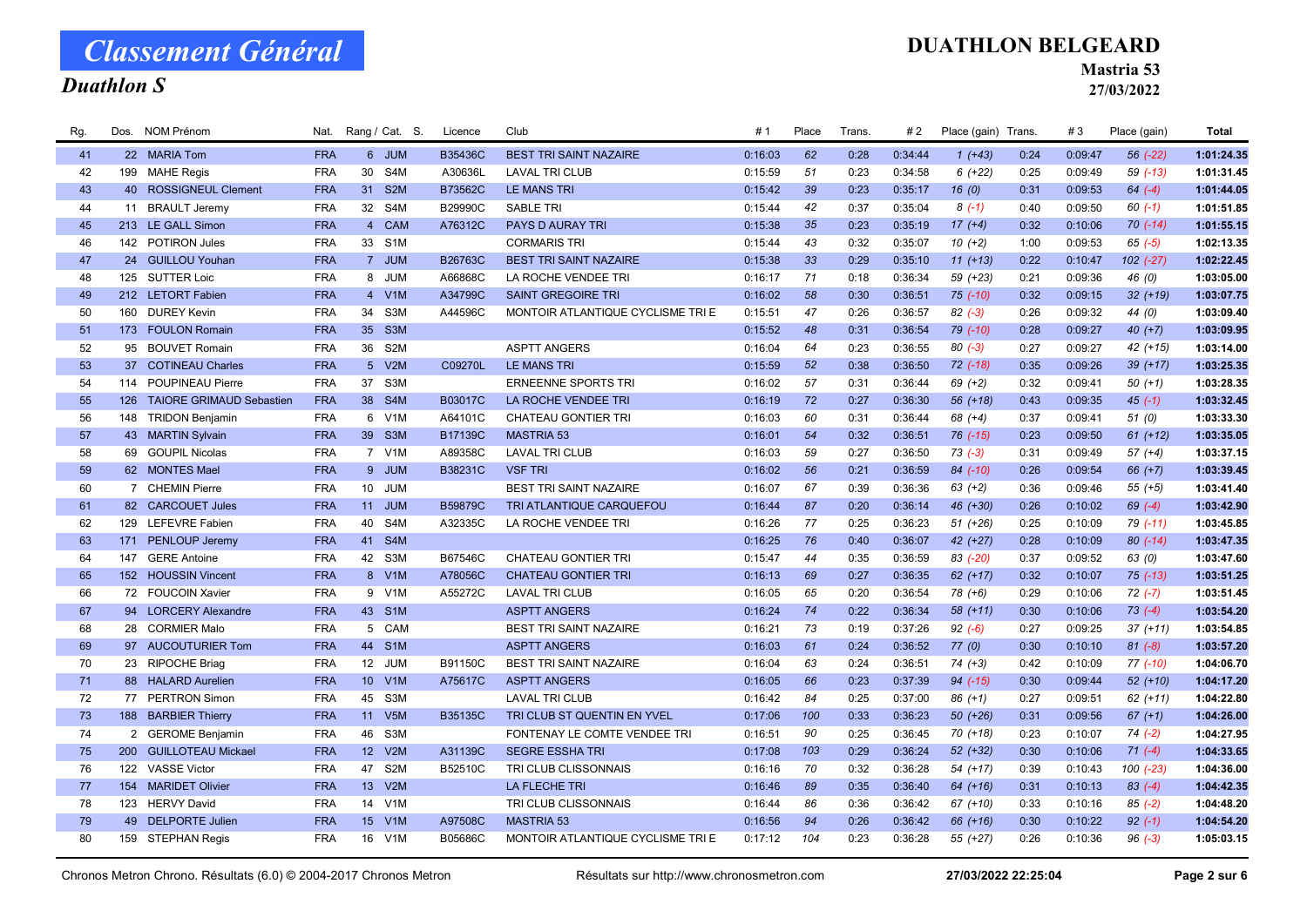## Duathlon S

### DUATHLON BELGEARD

Mastria 53

| Rg. |     | Dos. NOM Prénom       | Nat.       |                  | Rang / Cat. S.   | Licence        | Club                              | #1      | Place | Trans. | #2      | Place (gain) Trans. |      | #3      | Place (gain)  | <b>Total</b> |
|-----|-----|-----------------------|------------|------------------|------------------|----------------|-----------------------------------|---------|-------|--------|---------|---------------------|------|---------|---------------|--------------|
| 81  |     | 21 BODIGUEL Axel      | <b>FRA</b> |                  | 48 S1M           | B03200C        | <b>BEST TRI SAINT NAZAIRE</b>     | 0:16:55 | 93    | 0:25   | 0:36:42 | $65$ $(+18)$        | 0:38 | 0:10:31 | $95 (-6)$     | 1:05:08.95   |
| 82  |     | 39 CEREUIL Alexy      | <b>FRA</b> | 49               | S4M              |                | LE MANS TRI                       | 0:16:41 | 82    | 0:49   | 0:36:35 | $61 (+2)$           | 1:02 | 0:10:12 | $82 (-2)$     | 1:05:16.80   |
| 83  |     | 108 GRIPPAY Yoann     | <b>FRA</b> | 50 <sub>2</sub>  | S4M              | A30980C        | <b>COUERON TRIATHLON</b>          | 0:17:00 | 97    | 0:37   | 0:36:34 | $57(+11)$           | 0:43 | 0:10:27 | $94 (+3)$     | 1:05:18.15   |
| 84  |     | 86 COUE Freddy        | <b>FRA</b> |                  | 17 V4M           |                | FONTENAY LE COMTE VENDEE TRIATHL  | 0:17:07 | 101   | 0:25   | 0:36:35 | 60 (+19)            | 0:39 | 0:10:38 | $97 (-2)$     | 1:05:21.00   |
| 85  |     | 203 HUGER Sebastien   | <b>FRA</b> | 51               | S4M              | A70555C        | JEUNESSES SPORTIVES D ALLONNES S  | 0:17:04 | 98    | 0:33   | 0:37:33 | $93 (+6)$           | 0:30 | 0:10:14 | $84 (+7)$     | 1:05:52.80   |
| 86  |     | 55 COUDRAY Adriana    | <b>FRA</b> | $\overline{1}$   | $S2F$ F          |                | <b>VSF TRI</b>                    | 0:18:29 | 133   | 0:22   | 0:35:33 | $23(+46)$           | 0:24 | 0:11:13 | $115 (+1)$    | 1:05:58.25   |
| 87  |     | 165 THOMAS Florian    | <b>FRA</b> | 52               | S <sub>3</sub> M | C03047C        | MONTOIR ATLANTIQUE CYCLISME TRI E | 0:15:42 | 38    | 1:02   | 0:39:38 | $116(-66)$          | 0:30 | 0:09:12 | $29(+17)$     | 1:06:01.05   |
| 88  | 198 | <b>DAMON Antoine</b>  | <b>FRA</b> | 53               | S3M              | B13583C        | <b>LAVAL TRI CLUB</b>             | 0:16:43 | 85    | 0:26   | 0:37:00 | $85 (+1)$           | 0:34 | 0:11:25 | $120(-4)$     | 1:06:05.20   |
| 89  |     | 112 LEONARD Alexis    | <b>FRA</b> |                  | 13 JUM           | B87052C        | <b>ERNEENNE SPORTS TRI</b>        | 0:15:06 | 22    | 0:21   | 0:40:40 | $135 (-74)$         | 0:24 | 0:09:49 | $58(+7)$      | 1:06:17.75   |
| 90  |     | 84 HENRY Paul         | <b>FRA</b> |                  | 6 CAM            |                | FONTENAY LE COMTE VENDEE TRIATHL  | 0:17:24 | 109   | 0:27   | 0:37:17 | 89 (+19)            | 0:25 | 0:10:52 | 106(0)        | 1:06:23.35   |
| 91  |     | 158 JOUSSEMET Vincent | <b>FRA</b> | 18               | V2M              |                | <b>HELLS RIDERS CYCLING</b>       | 0:17:35 | 118   | 0:28   | 0:37:03 | 88 (+29)            | 0:32 | 0:10:54 | $109(-2)$     | 1:06:30.15   |
| 92  |     | 161 MOULLEC Simon     | <b>FRA</b> | 54               | S <sub>1</sub> M | C01541C        | MONTOIR ATLANTIQUE CYCLISME TRI E | 0:17:44 | 121   | 0:31   | 0:36:49 | 71 (+33)            | 0:30 | 0:11:00 | $112(-4)$     | 1:06:31.60   |
| 93  |     | 61 MONTES Michael     | <b>FRA</b> | 19               | V2M              | B69327C        | <b>VSF TRI</b>                    | 0:16:12 | 68    | 0:30   | 0:39:41 | $120(-37)$          | 0:42 | 0:09:38 | 48 (+12)      | 1:06:40.60   |
| 94  |     | 4 FIALIP Jeremy       | <b>FRA</b> | 55               | S <sub>3</sub> M |                | ATHLETIQUE CLUB DE LA ROCHE SUR Y | 0:17:45 | 123   | 0:23   | 0:37:01 | 87 (+32)            | 0:42 | 0:11:11 | $113(-3)$     | 1:06:59.15   |
| 95  |     | 211 LEBRETON Jerome   | <b>FRA</b> | 20 <sub>2</sub>  | V1M              | B10146C        | <b>SAINT GREGOIRE TRI</b>         | 0:16:52 | 91    | 0:28   | 0:39:00 | $107$ $(-10)$       | 0:35 | 0:10:17 | $86 (+6)$     | 1:07:08.90   |
| 96  |     | 79 PETIT Felix        | <b>FRA</b> | 56               | S <sub>2</sub> M | A21124C        | TRI ATLANTIQUE CARQUEFOU          | 0:17:29 | 112   | 0:24   | 0:38:25 | $100 (+12)$         | 0:35 | 0:10:19 | 89 (+4)       | 1:07:09.95   |
| 97  |     | 136 LECORPS Titouan   | <b>FRA</b> | $\overline{7}$   | <b>CAM</b>       | <b>B28417C</b> | <b>CORMARIS TRI</b>               | 0:17:33 | 116   | 0:28   | 0:38:19 | $99 (+13)$          | 0:30 | 0:10:25 | $93 (+6)$     | 1:07:14.00   |
| 98  |     | 76 DARAIZE Jimmy      | <b>FRA</b> | 57               | S4M              |                | <b>LAVAL TRI CLUB</b>             | 0:16:25 | 75    | 0:44   | 0:39:17 | $113(-31)$          | 0:39 | 0:10:19 | 88 (+8)       | 1:07:21.15   |
| 99  |     | 186 MALHERBE Xavier   | <b>FRA</b> |                  | 21 V1M           |                |                                   | 0:17:18 | 107   | 0:42   | 0:38:09 | $97 (+10)$          | 0:37 | 0:10:38 | $98(-2)$      | 1:07:22.20   |
| 100 | 205 | <b>BELIER Noe</b>     | <b>FRA</b> | 14               | <b>JUM</b>       | B38000C        | <b>ERNEENNE SPORTS TRI</b>        | 0:17:30 | 113   | 0:23   | 0:37:21 | 90 (+20)            | 0:35 | 0:11:38 | $132 (-7)$    | 1:07:24.65   |
| 101 |     | 67 PELAN Erwan        | <b>FRA</b> | 58               | S <sub>2</sub> M | A88736C        | <b>LAVAL TRI CLUB</b>             | 0:17:50 | 124   | 0:28   | 0:37:52 | $96 (+26)$          | 0:28 | 0:10:52 | $107$ $(-3)$  | 1:07:28.25   |
| 102 |     | 162 CROCI Theo        | <b>FRA</b> | 59               | S <sub>1</sub> M | B88265C        | MONTOIR ATLANTIQUE CYCLISME TRI E | 0:17:05 | 99    | 0:25   | 0:38:35 | $103 (+4)$          | 0:30 | 0:10:58 | $111 (-7)$    | 1:07:31.05   |
| 103 |     | 196 MARTEAU Fabien    | <b>FRA</b> |                  | 22 V2M           |                | <b>MASTRIA 53</b>                 | 0:16:28 | 79    | 0:43   | 0:40:01 | $125$ $(-32)$       | 0:39 | 0:09:46 | $54(+8)$      | 1:07:34.60   |
| 104 |     | 90 SARRADIN Sybille   | <b>FRA</b> |                  | 1 JUF F          |                | <b>ASPTT ANGERS</b>               | 0:17:35 | 117   | 0:22   | 0:39:10 | $112 (+9)$          | 0:22 | 0:10:18 | $87 (+4)$     | 1:07:45.10   |
| 105 |     | 118 LOCTEAU Yann      | <b>FRA</b> | 23               | V2M              | A96507C        | TRI CLUB CLISSONNAIS              | 0:17:32 | 114   | 0:35   | 0:38:13 | $98 (+12)$          | 0:44 | 0:10:49 | $103(-3)$     | 1:07:49.95   |
| 106 |     | 9 LEROY Nicolas       | <b>FRA</b> | 60               | S <sub>2</sub> M | B28147C        | <b>SABLE TRI</b>                  | 0:17:59 | 127   | 0:23   | 0:37:43 | $95 (+33)$          | 0:21 | 0:11:42 | $135$ $(-12)$ | 1:08:05.30   |
| 107 |     | 56 BARBAULT Guillaume | <b>FRA</b> | 61               | S <sub>3</sub> M | B39548C        | <b>VSF TRI</b>                    | 0:17:27 | 110   | 0:28   | 0:39:22 | $114 (-3)$          | 0:42 | 0:10:20 | $90 (+6)$     | 1:08:16.45   |
| 108 |     | 115 DENECHERE Mathieu | <b>FRA</b> | 62               | S3M              | B71989C        | TRI CLUB CLISSONNAIS              | 0:16:57 | 96    | 0:22   | 0:38:58 | $106$ $(-3)$        | 0:29 | 0:11:35 | $129(-9)$     | 1:08:19.35   |
| 109 |     | 117 POIRIER Emeric    | <b>FRA</b> |                  | 63 S4M           | C03175C        | TRI CLUB CLISSONNAIS              | 0:17:41 | 120   | 0:25   | 0:39:06 | $110 (+8)$          | 0:31 | 0:10:45 | $101 (+3)$    | 1:08:25.35   |
| 110 |     | 151 SABIN Emilien     | <b>FRA</b> | 15 <sub>15</sub> | JUM              | B30062C        | CHATEAU GONTIER TRI               | 0:17:44 | 122   | 0:40   | 0:38:43 | 104 (+15)           | 0:40 | 0:10:50 | $104 (-3)$    | 1:08:34.05   |
| 111 |     | 92 PICHON Airelle     | <b>FRA</b> |                  | 1 S1F F          | <b>B37647C</b> | <b>ASPTT ANGERS</b>               | 0:19:22 | 154   | 0:28   | 0:37:22 | $91 (+44)$          | 0:36 | 0:11:28 | $123(-1)$     | 1:09:13.65   |
| 112 | 121 | <b>CLENET Olivier</b> | <b>FRA</b> | 24               | V3M              | A64510C        | TRI CLUB CLISSONNAIS              | 0:17:29 | 111   | 0:50   | 0:38:52 | $105 (+2)$          | 0:56 | 0:11:30 | $124(-3)$     | 1:09:34.25   |
| 113 |     | 150 TESSIER Mathis    | <b>FRA</b> |                  | 8 CAM            | B30013C        | <b>CHATEAU GONTIER TRI</b>        | 0:17:56 | 125   | 0:36   | 0:39:53 | $123 (+9)$          | 0:36 | 0:10:55 | $110 (+3)$    | 1:09:54.10   |
| 114 |     | 59 CORDIER Dorian     | <b>FRA</b> | 64               | S <sub>1</sub> M | A50052C        | <b>VSF TRI</b>                    | 0:18:17 | 131   | 0:25   | 0:39:38 | $117 (+17)$         | 0:25 | 0:11:45 | 138(0)        | 1:10:26.55   |
| 115 |     | 116 BOUHIER Antoine   | <b>FRA</b> | 65               | S3M              |                | TRI CLUB CLISSONNAIS              | 0:17:40 | 119   | 0:30   | 0:40:14 | $128 (+4)$          | 0:37 | 0:11:33 | 126(0)        | 1:10:30.80   |
| 116 |     | 16 SOULON Mathilde    | <b>FRA</b> |                  | 2 S1F F          | B11731C        | <b>BEST TRI SAINT NAZAIRE</b>     | 0:18:36 | 136   | 0:21   | 0:39:40 | $119 (+18)$         | 0:24 | 0:11:34 | $127 (+2)$    | 1:10:33.60   |
| 117 |     | 15 PIED Calie         | <b>FRA</b> |                  | 1 CAF F          | A91837C        | <b>BEST TRI SAINT NAZAIRE</b>     | 0:18:07 | 130   | 0:22   | 0:40:51 | $138 (+6)$          | 0:23 | 0:11:13 | $114 (+7)$    | 1:10:53.70   |
| 118 |     | 20 GUERIN CAVARO Rose | <b>FRA</b> |                  | 2 CAF F          | A89302C        | <b>BEST TRI SAINT NAZAIRE</b>     | 0:19:30 | 158   | 0:23   | 0:39:25 | $115 (+36)$         | 0:26 | 0:11:25 | $121 (+4)$    | 1:11:06.25   |
| 119 |     | 18 RICAUD Elizabeth   | <b>FRA</b> |                  | 1 V2F<br>-F      | B01157C        | <b>BEST TRI SAINT NAZAIRE</b>     | 0:19:08 | 146   | 0:23   | 0:39:47 | $121 (+25)$         | 0:32 | 0:11:24 | $119 (+2)$    | 1:11:10.45   |
| 120 |     | 168 NOURRY Nicolas    | <b>FRA</b> |                  | 66 S2M           |                |                                   | 0:16:31 | 81    | 0:50   | 0:42:47 | 150 (-58)           | 1:01 | 0:10:09 | 78 (+19)      | 1:11:14.90   |
|     |     |                       |            |                  |                  |                |                                   |         |       |        |         |                     |      |         |               |              |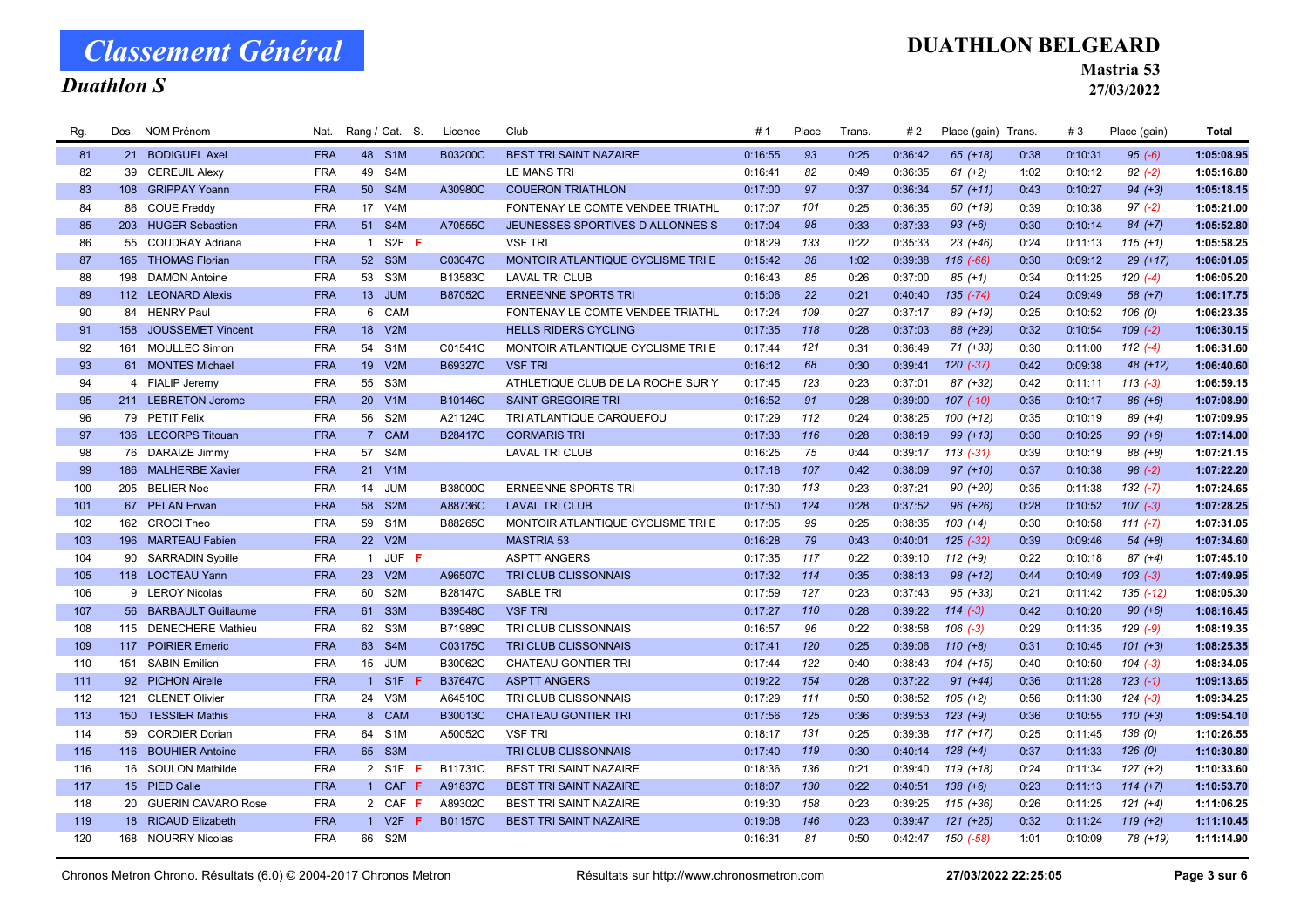## Duathlon S

### DUATHLON BELGEARD

Mastria 53

27/03/2022

| Rg. |     | Dos. NOM Prénom         | Nat.       |                 | Rang / Cat. S.   | Licence        | Club                              | #1      | Place | Trans. | #2      | Place (gain) Trans. |      | #3      | Place (gain)  | <b>Total</b> |
|-----|-----|-------------------------|------------|-----------------|------------------|----------------|-----------------------------------|---------|-------|--------|---------|---------------------|------|---------|---------------|--------------|
| 121 |     | 44 CLAUSTRE Mathieu     | <b>FRA</b> | 67              | S <sub>4</sub> M | B81464C        | <b>MASTRIA 53</b>                 | 0:17:19 | 108   | 0:27   | 0:42:18 | $145$ (-30)         | 0:27 | 0:10:51 | $105 (+17)$   | 1:11:20.05   |
| 122 |     | 207 TESSIER Philippe    | <b>FRA</b> | 25              | V <sub>1</sub> M | A97020C        | CHATEAU GONTIER TRI               | 0:17:59 | 128   | 0:37   | 0:41:26 | $142 (-8)$          | 0:33 | 0:10:53 | $108 (+14)$   | 1:11:25.55   |
| 123 |     | 197 HERRY Yves          | <b>FRA</b> | 26              | V3M              | C12048C        | <b>MASTRIA 53</b>                 | 0:16:30 | 80    | 0:53   | 0:43:35 | $165 (-64)$         | 0:38 | 0:09:57 | 68 (+21)      | 1:11:29.90   |
| 124 | 109 | <b>GUTERMANN Nils</b>   | <b>FRA</b> |                 | 9 CAM            | B06085C        | <b>COUERON TRIATHLON</b>          | 0:16:42 | 83    | 0:43   | 0:43:22 | 160 (-59)           | 0:42 | 0:10:08 | 76 (+18)      | 1:11:34.00   |
| 125 |     | 29 GOARANT Lucie        | <b>FRA</b> |                 | 1 S3F            | B00693C        | <b>TRI CLUB NANTAIS</b>           | 0:19:40 | 161   | 0:32   | 0:39:07 | $111 (+38)$         | 0:25 | 0:11:55 | $143(-2)$     | 1:11:36.95   |
| 126 |     | 17 MENARD Laure         | <b>FRA</b> | $\overline{1}$  | S4F F            | A58829C        | <b>BEST TRI SAINT NAZAIRE</b>     | 0:19:16 | 151   | 0:25   | 0:39:39 | $118 (+26)$         | 0:25 | 0:11:59 | $145(-1)$     | 1:11:41.65   |
| 127 |     | 214 MAUNY Mario         | <b>FRA</b> | 16 <sup>1</sup> | <b>JUM</b>       | B48005C        | <b>MAY TRI</b>                    | 0:19:00 | 144   | 0:31   | 0:40:23 | $131 (+16)$         | 0:38 | 0:11:16 | $116 (+1)$    | 1:11:46.00   |
| 128 |     | 75 BARRE Violaine       | <b>FRA</b> |                 | 2 S4F F          |                | <b>LAVAL TRI CLUB</b>             | 0:19:19 | 152   | 0:24   | 0:39:53 | $122 (+26)$         | 0:25 | 0:11:49 | $139(-2)$     | 1:11:47.85   |
| 129 |     | 12 LANTHIEZ Celeste     | <b>FRA</b> |                 | 3 CAF F          | <b>B27346C</b> | <b>BEST TRI SAINT NAZAIRE</b>     | 0:20:23 | 173   | 0:17   | 0:38:33 | $102 (+54)$         | 0:22 | 0:12:21 | $155 (-10)$   | 1:11:52.85   |
| 130 |     | 133 BREAL Paloma        | <b>FRA</b> |                 | 4 CAF F          | A77823C        | LA ROCHE VENDEE TRI               | 0:19:47 | 164   | 0:25   | 0:39:04 | 109 (+44)           | 0:32 | 0:12:08 | 153 (-10)     | 1:11:53.45   |
| 131 |     | 208 BEAUDOIN Christian  | <b>FRA</b> |                 | 27 V5M           | A53277C        | <b>CHATEAU GONTIER TRI</b>        | 0:19:36 | 159   | 0:28   | 0:39:55 | $124 (+28)$         | 0:39 | 0:11:21 | 118(0)        | 1:11:56.95   |
| 132 | 166 | <b>BESSE Laurent</b>    | <b>FRA</b> | 28              | V <sub>1</sub> M | A29828C        | MONTOIR ATLANTIQUE CYCLISME TRI E | 0:18:41 | 137   | 0:45   | 0:40:36 | $134 (+2)$          | 0:41 | 0:11:18 | $117 (+3)$    | 1:11:58.10   |
| 133 |     | 178 FOUCOIN Thierry     | <b>FRA</b> | 29              | V2M              |                |                                   | 0:18:33 | 135   | 0:43   | 0:40:35 | $133 (+8)$          | 0:45 | 0:11:27 | $122(-6)$     | 1:12:00.55   |
| 134 |     | 210 MONNERIE David      | <b>FRA</b> | 30              | V3M              | A98526C        | 353 TRIATHLON CLUB VITRE          | 0:17:18 | 106   | 0:34   | 0:43:24 | 162 (-43)           | 0:29 | 0:10:20 | $91 (+15)$    | 1:12:02.45   |
| 135 |     | 143 PAPILLON Sebastien  | <b>FRA</b> | 31              | V2M              |                | TRI FLERS LA FERTE MACE           | 0:18:46 | 141   | 0:24   | 0:40:49 | $137 (+9)$          | 0:37 | 0:11:36 | $130(-3)$     | 1:12:10.40   |
| 136 |     | 181 MANCEAU David       | <b>FRA</b> | 68              | S4M              |                |                                   | 0:18:44 | 139   | 0:38   | 0:40:46 | $136(-1)$           | 0:37 | 0:11:37 | $131 (+4)$    | 1:12:19.45   |
| 137 |     | 172 ROUF Pierrick       | <b>FRA</b> | 69              | S <sub>2</sub> M |                |                                   | 0:19:14 | 150   | 0:29   | 0:40:17 | $130 (+17)$         | 0:32 | 0:11:50 | $140(-4)$     | 1:12:20.75   |
| 138 | 100 | <b>RETAILLEAU Kevin</b> | <b>FRA</b> | 70              | S <sub>2</sub> M | B92588C        | ATHLETIQUE CLUB DE LA ROCHE SUR Y | 0:16:57 | 95    | 0:32   | 0:42:40 | 149 (-46)           | 0:35 | 0:11:44 | $137 (+3)$    | 1:12:25.30   |
| 139 | 191 | <b>ECHEVIN Marine</b>   | <b>FRA</b> |                 | 2 S2F            | A29429C        | SAINT AVERTIN SPORTS TRI37        | 0:17:59 | 129   | 0:26   | 0:40:12 | $127 (+12)$         | 0:33 | 0:13:20 | 172 (-22)     | 1:12:26.85   |
| 140 |     | 180 LORY David          | <b>FRA</b> | 71              | S4M              |                |                                   | 0:16:52 | 92    | 1:20   | 0:42:57 | 155 (-56)           | 0:45 | 0:10:40 | $99 (+8)$     | 1:12:32.40   |
| 141 |     | 34 BERTHOME Antonin     | <b>FRA</b> |                 | 72 S1M           |                | <b>TRI CLUB NANTAIS</b>           | 0:17:08 | 102   | 0:21   | 0:42:27 | $146$ $(-27)$       | 0:20 | 0:12:30 | $158$ $(-12)$ | 1:12:44.05   |
| 142 | 167 | <b>PICHARD Benoit</b>   | <b>FRA</b> | 32              | V <sub>1</sub> M | A45808C        | MONTOIR ATLANTIQUE CYCLISME TRI E | 0:18:59 | 143   | 0:49   | 0:40:09 | $126 (+13)$         | 0:56 | 0:12:01 | 146 (-12)     | 1:12:52.00   |
| 143 |     | 73 BREUIL Mathilde      | <b>FRA</b> |                 | 3 S1F F          |                | <b>LAVAL TRI CLUB</b>             | 0:18:54 | 142   | 0:32   | 0:41:24 | $141(-1)$           | 0:28 | 0:12:02 | 148(0)        | 1:13:17.55   |
| 144 |     | 74 MARJOLAINE Burin     | <b>FRA</b> |                 | 2 S3F F          |                | <b>LAVAL TRI CLUB</b>             | 0:18:32 | 134   | 0:33   | 0:42:30 | 147 (-18)           | 0:47 | 0:11:39 | $133 (+8)$    | 1:13:57.95   |
| 145 |     | 119 LEROUX VIAUD Hugo   | <b>FRA</b> | 10 <sup>1</sup> | CAM              | B44446C        | <b>TRI CLUB CLISSONNAIS</b>       | 0:20:10 | 171   | 0:19   | 0:40:30 | $132 (+26)$         | 0:28 | 0:12:56 | 166(0)        | 1:14:20.35   |
| 146 |     | 104 TRIPOTEAU Olivier   | <b>FRA</b> | 33              | V <sub>1</sub> M | A90706C        | ATHLETIQUE CLUB DE LA ROCHE SUR Y | 0:17:33 | 115   | 0:30   | 0:43:45 | 166 (-38)           | 0:46 | 0:11:55 | $142 (+7)$    | 1:14:25.80   |
| 147 |     | 202 REMAUD Alix         | <b>FRA</b> | 11              | <b>CAM</b>       | C06510C        | <b>ASPTT ANGERS</b>               | 0:19:11 | 148   | 0:24   | 0:41:26 | $143 (+2)$          | 0:23 | 0:13:18 | $171(-1)$     | 1:14:38.95   |
| 148 |     | 194 JACQUINOT Virginie  | <b>FRA</b> |                 | 3 S4F F          | B40245C        | <b>LE MANS TRI</b>                | 0:18:41 | 138   | 0:34   | 0:43:16 | 159 (-16)           | 0:41 | 0:11:31 | $125 (+6)$    | 1:14:41.15   |
| 149 |     | 19 PIED Lana            | <b>FRA</b> |                 | 2 JUF F          | B06190C        | <b>BEST TRI SAINT NAZAIRE</b>     | 0:19:28 | 157   | 0:24   | 0:42:40 | $148 (+2)$          | 0:40 | 0:11:54 | $141 (+6)$    | 1:15:04.85   |
| 150 |     | 13 LICATA Chiara        | <b>FRA</b> |                 | 3 JUF F          | A89371C        | <b>BEST TRI SAINT NAZAIRE</b>     | 0:19:48 | 166   | 0:21   | 0:42:52 | $152 (+9)$          | 0:22 | 0:11:58 | $144 (+7)$    | 1:15:18.45   |
| 151 |     | 101 LE CORRE Marine     | <b>FRA</b> |                 | 3 S3F <b>F</b>   | B29341C        | ATHLETIQUE CLUB DE LA ROCHE SUR Y | 0:19:27 | 156   | 0:41   | 0:43:07 | $156(-5)$           | 0:29 | 0:11:44 | $136 (+10)$   | 1:15:25.70   |
| 152 |     | 32 PATRON Gwenaelle     | <b>FRA</b> |                 | 2 V2F <b>F</b>   | B58309C        | <b>TRI CLUB NANTAIS</b>           | 0:20:19 | 172   | 0:44   | 0:41:57 | 144 (+16)           | 0:29 | 0:12:08 | $152 (+4)$    | 1:15:34.65   |
| 153 |     | 192 GUILLOU Marc        | <b>FRA</b> |                 | 34 V2M           | A58488C        | <b>BEST TRI SAINT NAZAIRE</b>     | 0:22:30 | 190   | 0:33   | 0:38:25 | $101 (+40)$         | 0:40 | 0:13:38 | $178(-3)$     | 1:15:44.40   |
| 154 |     | 134 FAVERIS Anais       | <b>FRA</b> |                 | 3 S2F <b>F</b>   | B11359C        | LA ROCHE VENDEE TRI               | 0:19:39 | 160   | 0:37   | 0:42:50 | $151 (+1)$          | 0:41 | 0:12:05 | $151 (+5)$    | 1:15:50.30   |
| 155 |     | 155 GUEVEL Rudy         | <b>FRA</b> | 35 <sup>5</sup> | V2M              |                | <b>HELLS RIDERS CYCLING</b>       | 0:21:31 | 187   | 0:32   | 0:39:02 | $108 (+40)$         | 1:08 | 0:13:44 | $179(-8)$     | 1:15:55.75   |
| 156 |     | 14 MORNET Manon         | <b>FRA</b> | $\overline{4}$  | JUF<br>-F        | B64659C        | BEST TRI SAINT NAZAIRE            | 0:19:49 | 167   | 0:24   | 0:42:52 | $153 (+9)$          | 0:29 | 0:12:35 | $161 (+2)$    | 1:16:06.75   |
| 157 |     | 195 JUIGNET Christophe  | <b>FRA</b> | 36 <sup>°</sup> | V1M              | B40799C        | <b>LE MANS TRI</b>                | 0:19:44 | 163   | 0:46   | 0:41:02 | $139 (+12)$         | 0:53 | 0:13:50 | $180(-6)$     | 1:16:12.55   |
| 158 |     | 57 BOULIN Clement       | <b>FRA</b> |                 | 73 S2M           | A30621C        | <b>VSF TRI</b>                    | 0:19:20 | 153   | 0:27   | 0:40:16 | 129 (+16)           | 0:31 | 0:15:49 | 185 (-21)     | 1:16:21.15   |
| 159 | 193 | <b>GARCES Eloise</b>    | <b>FRA</b> |                 | 5 JUF            | B99599C        | <b>BEST TRI SAINT NAZAIRE</b>     | 0:19:49 | 168   | 0:28   | 0:43:34 | $164 (+6)$          | 0:33 | 0:12:04 | $149 (+3)$    | 1:16:25.65   |
| 160 |     | 175 GIRARDIN Lucas      | <b>FRA</b> |                 | 74 S1M           |                |                                   | 0:18:46 | 140   | 1:01   | 0:44:33 | 169 (-26)           | 0:54 | 0:11:35 | $128(+6)$     | 1:16:45.60   |
|     |     |                         |            |                 |                  |                |                                   |         |       |        |         |                     |      |         |               |              |

Chronos Metron Chrono. Résultats (6.0) © 2004-2017 Chronos Metron Résultats sur http://www.chronosmetron.com 27/03/2022 22:25:05 Page 4 sur 6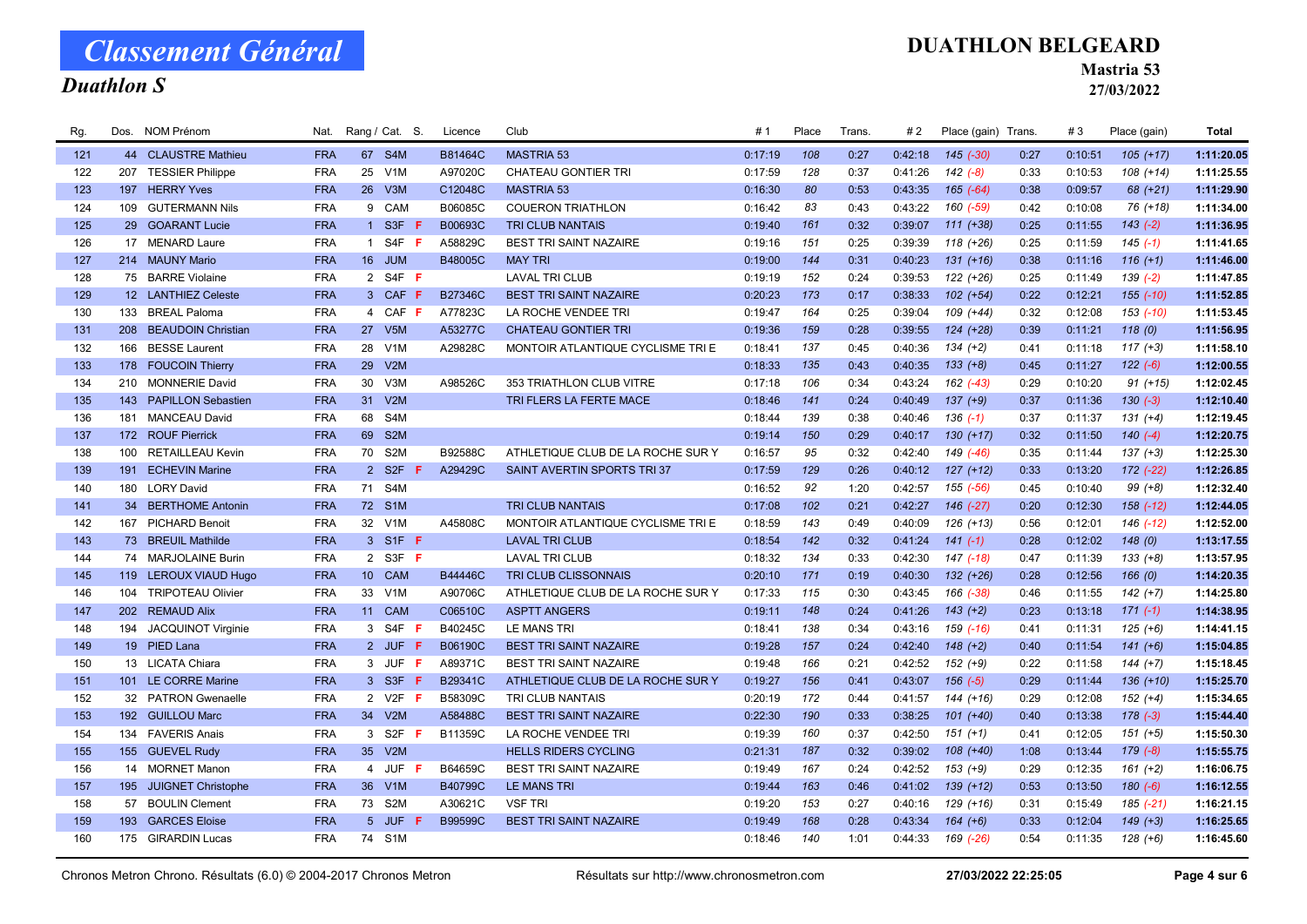## Duathlon S

### DUATHLON BELGEARD

Mastria 53

| Rg.        | Dos. NOM Prénom        |            | Nat. Rang / Cat. S.     |         | Licence        | Club                                | # 1     | Place | Trans. | #2      | Place (gain) Trans.    |      | #3      | Place (gain) | Total        |
|------------|------------------------|------------|-------------------------|---------|----------------|-------------------------------------|---------|-------|--------|---------|------------------------|------|---------|--------------|--------------|
| 161        | 50 ROBINET Claire      | <b>FRA</b> |                         | 4 S1F F | B43457C        | <b>MASTRIA 53</b>                   | 0:19:23 | 155   | 0:43   | 0:44:10 | $168$ $(-10)$          | 0:37 | 0:12:05 | $150 (+4)$   | 1:16:55.90   |
| 162        | 182 SCHULTZ Corentin   | <b>FRA</b> | 75 S2M                  |         |                |                                     | 0:19:13 | 149   | 0:48   | 0:43:13 | $158$ $(-11)$          | 0:51 | 0:12:59 | $167(-2)$    | 1:17:01.05   |
| 163        | 102 AUDE Marine        | <b>FRA</b> | 4 S2F <b>F</b>          |         | B78741C        | ATHLETIQUE CLUB DE LA ROCHE SUR Y   | 0:20:04 | 170   | 0:53   | 0:43:51 | $167 (+2)$             | 0:45 | 0:11:42 | $134 (+5)$   | 1:17:12.45   |
| 164        | 36 DESPRES Lydie       | <b>FRA</b> | 3 V3F <b>F</b>          |         | A30422C        | <b>LE MANS TRI</b>                  | 0:20:43 | 177   | 0:38   | 0:42:53 | $154 (+13)$            | 0:39 | 0:12:28 | 157(0)       | 1:17:17.90   |
| 165        | 141 BOURBIGOT Florian  | <b>FRA</b> | 17 JUM                  |         |                | <b>CORMARIS TRI</b>                 | 0:19:02 | 145   | 0:25   | 0:45:13 | $170(-22)$             | 0:40 | 0:12:01 | $147 (+2)$   | 1:17:18.65   |
| 166        | 103 DOUILLARD Melaine  | <b>FRA</b> | 4 S3F <b>F</b>          |         | B76017C        | ATHLETIQUE CLUB DE LA ROCHE SUR Y   | 0:20:34 | 175   | 0:26   | 0:43:11 | 157 (+12)              |      |         |              | 1:17:29.95   |
| 167        | 30 GEORGES Samantha    | <b>FRA</b> | 5 S3F F                 |         | B06345C        | <b>TRI CLUB NANTAIS</b>             | 0:20:48 | 178   | 0:41   | 0:43:24 | $161 (+9)$             | 0:28 | 0:12:18 | $154 (+2)$   | 1:17:36.00   |
| 168        | 187 REZE Kevin         | <b>FRA</b> | 37 V1M                  |         |                |                                     | 0:21:12 | 182   | 0:44   | 0:43:31 | $163 (+12)$            | 0:43 | 0:13:32 | $175 (+2)$   | 1:19:40.75   |
| 169        | 209 TURQUAIS Eric      | <b>FRA</b> | 38 V2M                  |         | B64452C        | <b>CHATEAU GONTIER TRI</b>          | 0:21:00 | 180   | 0:40   | 0:45:33 | $171 (+9)$             | 0:51 | 0:12:39 | $163 (+2)$   | 1:20:40.35   |
| 170        | 135 DICI Isabelle      | <b>FRA</b> | 4 V2F <b>F</b>          |         | B82187C        | LA ROCHE VENDEE TRI                 | 0:21:11 | 181   | 0:28   | 0:46:54 | $175 (+6)$             | 0:27 | 0:12:31 | $159 (+5)$   | 1:21:28.75   |
| 171        | 174 GUESNE Sebastien   | <b>FRA</b> | 39 V3M                  |         |                |                                     | 0:19:52 | 169   | 0:52   | 0:47:26 | $177(-4)$              | 1:00 | 0:12:33 | $160 (+2)$   | 1:21:40.85   |
| 172        | 54 MOTTIN Emmanuelle   | <b>FRA</b> | 4 S4F F                 |         | A30510C        | MASTRIA 53                          | 0:21:14 | 183   | 0:39   | 0:46:42 | $174 (+7)$             | 0:31 | 0:12:51 | $164 (+4)$   | 1:21:54.95   |
| 173        | 33 SIMONNEAUX Zoe      | <b>FRA</b> | 6 S3F <b>F</b>          |         | B80917C        | <b>TRI CLUB NANTAIS</b>             | 0:19:48 | 165   | 0:33   | 0:47:47 | $179(-7)$              | 0:35 | 0:13:16 | $170(-1)$    | 1:21:57.60   |
| 174        | 65 BABIN Clara         | <b>FRA</b> | 5 CAF F                 |         |                | <b>VSF TRI</b>                      | 0:20:25 | 174   | 0:24   | 0:47:48 | 180 (-3)               | 0:27 | 0:13:22 | $173 (+3)$   | 1:22:23.15   |
| 175        | 66 BEREAU Veronique    | <b>FRA</b> | 5 V2F <b>F</b>          |         |                | <b>VSF TRI</b>                      | 0:20:36 | 176   | 0:52   | 0:47:49 | $181 (-5)$             | 0:49 | 0:12:27 | $156 (+6)$   | 1:22:31.00   |
| 176        | 89 GARANS Adeline      | <b>FRA</b> | 5 S2F <b>F</b>          |         | B94602C        | <b>ASPTT ANGERS</b>                 | 0:21:26 | 186   | 0:33   | 0:46:29 | 173 (+12)              | 0:40 | 0:13:31 | $174 (-2)$   | 1:22:37.15   |
| 177        | 176 ANTIER Franck      | <b>FRA</b> | 40 V2M                  |         |                |                                     | 0:19:08 | 147   | 0:47   | 0:49:15 | $185(-31)$             | 0:47 | 0:12:53 | $165 (+1)$   | 1:22:47.15   |
| 178        | 58 CHRISTOPHE Collet   | <b>FRA</b> | V <sub>1</sub> M<br>41  |         | C05823C        | <b>VSF TRI</b>                      | 0:20:55 | 179   | 1:23   | 0:46:56 | $176(-1)$              | 1:04 | 0:12:39 | $162 (+2)$   | 1:22:54.10   |
| 179        | 177 MARTEAU Sebastien  | <b>FRA</b> | 76 S3M                  |         | <b>B72438C</b> | <b>MASTRIA 53</b>                   | 0:22:42 | 191   | 0:53   | 0:45:37 | $172 (+12)$            | 0:57 | 0:14:39 | 183(0)       | 1:24:44.90   |
| 180        | 185 MAUGEAIS Xavier    | <b>FRA</b> | 42 V2M                  |         |                |                                     | 0:22:47 | 192   | 0:34   | 0:47:27 | 178 (+9)               | 0:30 | 0:13:35 | $176 (+3)$   | 1:24:51.40   |
| 181        | 93 LEMOIGNE Chloe      | <b>FRA</b> | 5 S1F F                 |         | A45323C        | <b>ASPTT ANGERS</b>                 | 0:21:45 | 188   | 0:22   | 0:48:26 | $182 (+6)$             | 0:30 | 0:14:04 | $182 (+1)$   | 1:25:04.45   |
| 182        | 169 GROUSSARD Ophelie  | <b>FRA</b> | 6 S2F <b>F</b>          |         |                |                                     | 0:21:23 | 185   | 1:52   | 0:49:01 | $183 (+1)$             | 1:18 | 0:13:09 | $169 (+2)$   | 1:26:40.65   |
| 183        | 184 DERENNE Stephanie  | <b>FRA</b> | 6 V2F <b>F</b>          |         |                |                                     | 0:21:20 | 184   | 0:49   | 0:52:06 | $187(-2)$              | 0:55 | 0:13:03 | $168 (+3)$   | 1:28:10.20   |
| 184        | 52 OPHELIE Berdah      | <b>FRA</b> | 7 S3F <b>F</b>          |         | C10357C        | <b>MASTRIA 53</b>                   | 0:22:07 | 189   | 0:34   | 0:51:41 | $186 (+2)$             | 0:26 | 0:13:51 | $181 (+3)$   | 1:28:37.55   |
| 185        | 183 MAUGEAIS Stephanie | <b>FRA</b> | 7 V1F F                 |         |                |                                     | 0:23:23 | 193   | 1:09   | 0:49:10 | $184 (+8)$             | 1:23 | 0:13:38 | 177(0)       | 1:28:39.90   |
| 186        | 42 LAURANS Tifenn      | <b>FRA</b> | 6 CAF F                 |         |                | <b>LE MANS TRI</b>                  | 0:25:06 | 194   | 0:35   | 0:52:09 | 188 (+6)               | 0:34 | 0:15:31 | $184 (+2)$   | 1:33:51.10   |
| <b>DNF</b> | 31 BELTRAMI Lea        | <b>FRA</b> | $0$ S <sub>2F</sub> $F$ |         | C00994C        | <b>TRI CLUB NANTAIS</b>             | 0:19:40 | 162   | 0:33   |         |                        |      |         |              | $\mathbf{0}$ |
| <b>DNF</b> | 45 BOURGUET Maxime     | <b>FRA</b> | 0 S4M                   |         | A43707C        | <b>MASTRIA 53</b>                   | 0:16:01 | 53    | 0:21   |         |                        |      |         |              | 0            |
| <b>DNF</b> | 68 DRUGEOT Jeremie     | <b>FRA</b> | 0 S3M                   |         | B24682C        | <b>LAVAL TRI CLUB</b>               | 0:16:45 | 88    | 0:30   | 0:36:55 | $81 (+3)$              | 1:03 |         |              | $\mathbf{0}$ |
| <b>DNF</b> | 71 GUIHERY Jean Michel | <b>FRA</b> | 0 S4M                   |         | B07046C        | <b>LAVAL TRI CLUB</b>               | 0:18:18 | 132   | 0:31   |         | $0:41:12$ $140$ $(-2)$ | 0:35 |         |              | 0            |
| <b>DNF</b> | 85 LAINET Alexy        | <b>FRA</b> | 0 S1M                   |         |                | FONTENAY LE COMTE VENDEE TRIATHL    | 0:17:15 | 105   | 0:23   |         |                        |      |         |              | $\bf{0}$     |
| <b>DNF</b> | 131 FAUCHET Arthur     | <b>FRA</b> | 0 S1M                   |         | B95380C        | LA ROCHE VENDEE TRI                 | 0:16:28 | 78    | 0:26   |         |                        |      |         |              |              |
| <b>DNF</b> | 179 CURELY Baptiste    | <b>FRA</b> | 0 S2M                   |         | C11114C        | <b>INDIV LIGUE PAYS DE LA LOIRE</b> | 0:15:50 | 46    | 0:38   |         |                        |      |         |              | $\bf{0}$     |
| <b>DNF</b> | 206 TROHEL Antoine     | <b>FRA</b> | 0 S2M                   |         | B40655C        | <b>ERNEENNE SPORTS TRI</b>          | 0:17:57 | 126   | 0:35   |         |                        |      |         |              | 0            |
| <b>DNS</b> | 1 MOISON Fabien        | <b>FRA</b> | 0 S4M                   |         |                | <b>COUERON TRIATHLON</b>            |         |       |        |         |                        |      |         |              |              |
| <b>DNS</b> | 6 DAMON Antoine        | <b>FRA</b> | 0 S3M                   |         |                |                                     |         |       |        |         |                        |      |         |              |              |
| <b>DNS</b> | 10 LANDEAU Clement     | <b>FRA</b> | 0 S1M                   |         | A96888C        | <b>SABLE TRI</b>                    |         |       |        |         |                        |      |         |              |              |
| <b>DNS</b> | 35 CLOTTEAU Guenaelle  | <b>FRA</b> | $0$ V2F F               |         | B19734C        | LE MANS TRI                         |         |       |        |         |                        |      |         |              |              |
| <b>DNS</b> | 46 LANDEMAINE Hermann  | <b>FRA</b> | $0$ V1M                 |         | <b>B38616C</b> | <b>MASTRIA 53</b>                   |         |       |        |         |                        |      |         |              |              |
| <b>DNS</b> | 51 PITARD Lea          | <b>FRA</b> | $0$ S1F F               |         | B76056C        | <b>MASTRIA 53</b>                   |         |       |        |         |                        |      |         |              |              |
|            |                        |            |                         |         |                |                                     |         |       |        |         |                        |      |         |              |              |